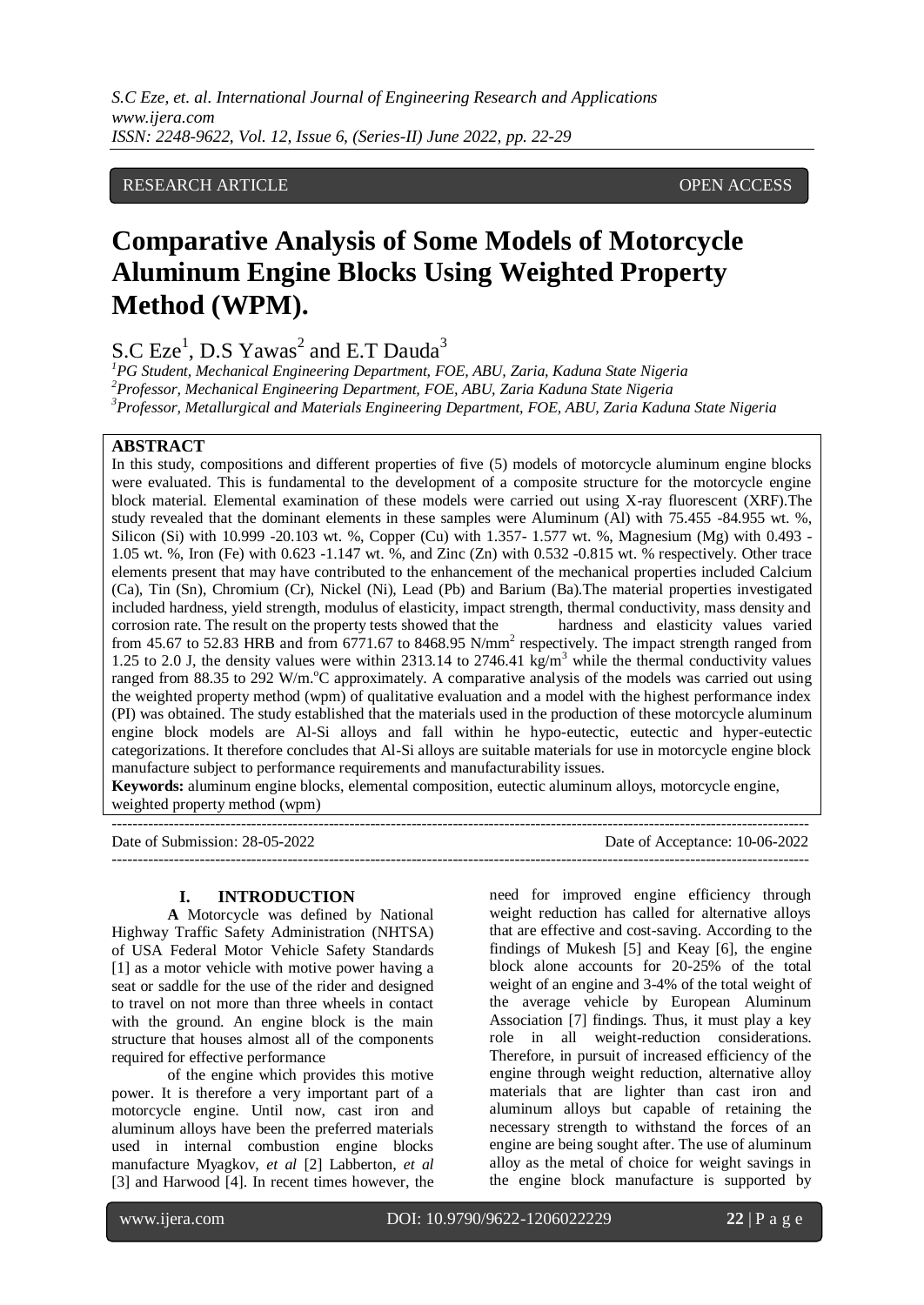European Aluminium Association (EAA) [7] and Torres, *et al* [8]. The technical functions (performance) of engineering products or equipment depend largely on the capacity of their various components to withstand external influences such as load and environmental conditions. .From the reviewed works of Ghazaly [9] and Nguyen [10], the major requirements for an engine block material are high strength, modulus of elasticity, abrasion resistance, and corrosion resistance. The material should also have low density, thermal expansion (to resist expansion under high operating temperatures), and high thermal conductivity (to prevent failure under high temperatures) Good machinability and castability of the metal alloy are also important factors in selecting the proper materials. In addition to these mentioned properties, the material must possess good vibration damping properties to absorb the shuddering of the moving parts. .

In this study, performance consideration of the sample materials will be based on the following properties: hardness, yield strength, modulus of elasticity, impact strength, thermal conductivity, density and corrosion rate which are relevant to the design and production of the motorcycle aluminum engine block. Many methods exist in the selection of optimized materials for design among which are Fuzzy logic method, Multi-Criteria Decision Making method, Cost analysis, Limits Property Method and Weighted Property Method. Among these and other numerous material selection methods for evaluation of functional requirements of a product design, weighted properties method (WPM) is very useful when there are a lot of important criteria (properties) to compare and evaluate. This method involves more attributes or requirements /property and also takes each property into account in the selection process. The WPM has been employed by many notable scholars among whom are Farag, [11] in the quantitative methods of material selection, Manshadi, *et al*. [12] in the selection of materials for cryogenic storage tank design and Takur, *et al* [13] in the selection of materials for Vertical Axis Wind Turbine Rotor Blade. The WPM is also used in this study to comparatively evaluate the selected motorcycle engine blocks as fundamental step to the development of a composite structure for the engine block material.

# **II. EXPERIMENTAL PROCESS**

#### **2.1 Materials**

The engine block samples used were procured from scrap automobile market (Panteka) in Kaduna, Nigeria. They included two (2) sets each of Piaggio (model VA46), Bajaj, (model

W4),TVS (model Victor), Honda (model CG) and Jincheng (model AX100).

#### 2.2 **Methodology**

A survey was conducted within Kaduna town metropolis in Nigeria where many motorcycle aluminum engine blocks were identified. Choice was made of the five (5) models of aluminum engine blocks of popular motorcycles in this study. Elemental composition of each sample was first examined at STEP-B Project Unit of Kaduna Polytechnic, Kaduna Nigeria. The samples were then re-melted in a crucible placed in a coal fired furnace at the National Metallurgical Development Centre (NMDC), Jos Nigeria. The process was carried out using Mohammed [14] procedure. The molten compound was then poured into already prepared sand moulds at the aluminum alloy optimum pouring temperature of  $730^{\circ}$ C [14] and later, cast into different test specimen shapes. The temperature of the melt was monitored using a highly sensitive optical pyrometer. The casts were finally machined to standard specimen dimensions and tested under appropriate laboratory conditions. The chosen engine block models are shown in Table 1

| Sample                        | Symbol         | Model       | Make       | Picture       |
|-------------------------------|----------------|-------------|------------|---------------|
|                               | $S_1$          | <b>VA46</b> | Piaggio    |               |
| $\overline{2}$                | S <sub>2</sub> | EW4         | Bajaj      |               |
| 3                             | $S_3$          | Victor      | <b>TVS</b> | <b>Symbol</b> |
| $\overline{\mathcal{A}}$<br>٠ | $S_4$          | CG          | Honda      |               |
| 5                             | S <sub>5</sub> | AX 100      | Jincheng   |               |

Table 1: Motorcycle Engine Block Models

# **III. EXPERIMENTAL RESULT ANALYSIS**

#### **3.1 Chemical Composition**

The elemental composition of the samples of motorcycle engine blocks was examined using Thermoscientific Niton XL3t X–Ray Fluorescence analyzer. The system setup is shown in Fig. 1. The tests were conducted in various magnifications of 5000x, 4000x, 3000x and 1000x.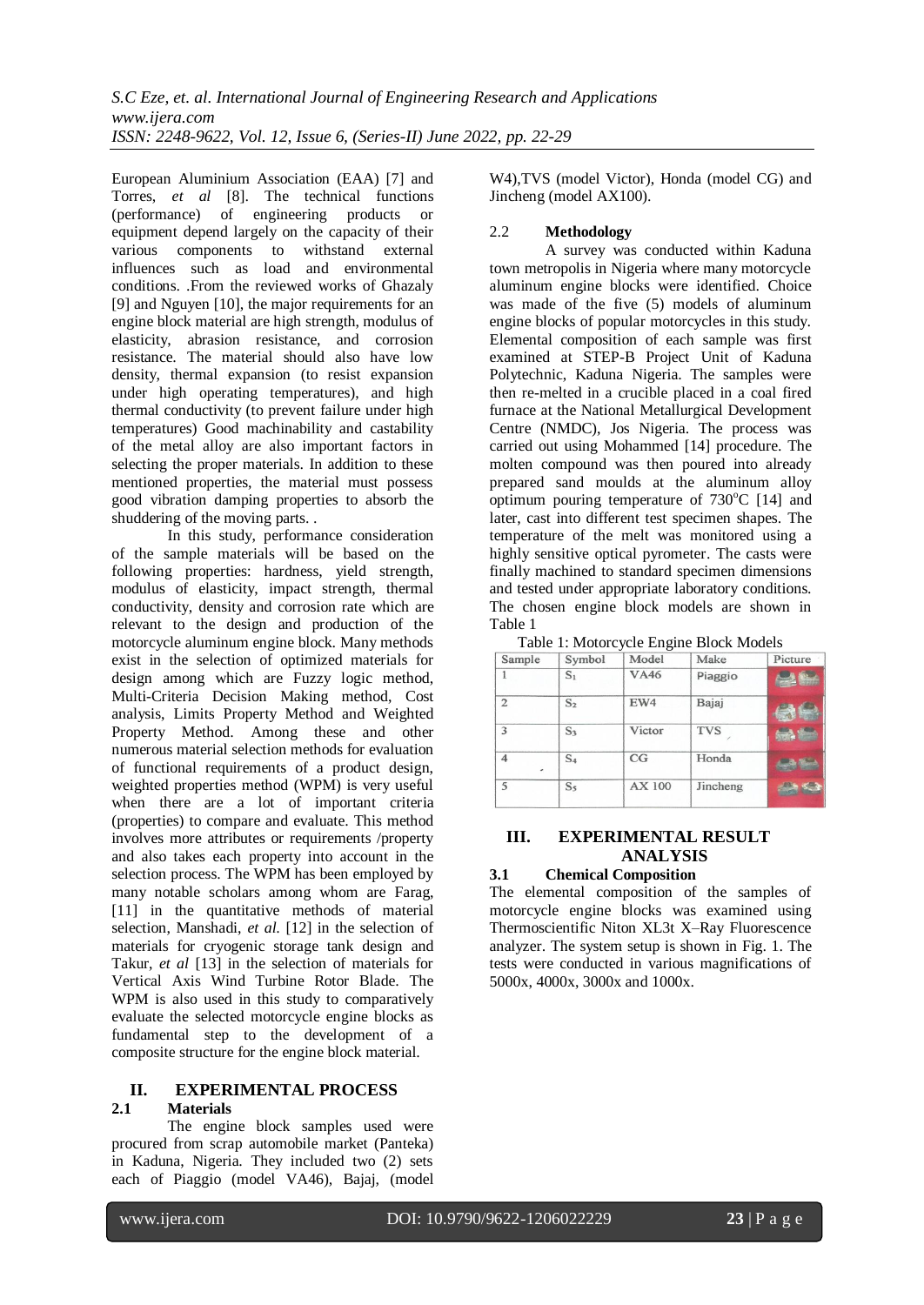*S.C Eze, et. al. International Journal of Engineering Research and Applications www.ijera.com ISSN: 2248-9622, Vol. 12, Issue 6, (Series-II) June 2022, pp. 22-29*



Figure 1: Experimental Set-up for XRF Examination

#### **3.2 Properties Test**

The selected model samples were shaped by machining on the lathe into standard test specimen for the purpose of the following properties' examination.

#### 3.2.1 **Hardness Test**

The hardness value of the samples were determined according to ASTM E18 – 79(2000) using Karl Frank Rockwell hardness tester (model 38506) with a 1.6mm steel ball indenter (Fig.2). Before the test, the mating surface of the indenter, plunger rod and test samples were thoroughly cleaned by removing dirt, scratches and oil. Finally, calibration of the testing machine was carried out using the standard block. The samples shown in Fig.3 were each placed on an anvil, which acted as a support for the test samples. A minor load of 10kg was applied to the sample in a controlled manner without inducing impact or vibration so as to establish the zero datum position. Thereafter, the major load of 100kg was then applied. The readings were taken when the larger pointer comes to rest or has slowed appreciably and stayed about 2 seconds. The load was then removed by returning the crank handle to the latched position and the hardness value read directly from the semi automatic digital scale.



Figure 2: Karl Frank Rockwell hardness tester



Figure 3: Specimen Samples for Hardness Tests

#### 3.2.2 **Tensile Tests**

The tensile properties were determined according to ASTM D2000 standard by using the Testometric tensile testing machine, Model FS300AT shown in Fig.4. The cast test pieces were machined to the standard dimensions and shape (Fig. 5) with original gauge length (GO) as 60 mm, the diameter of the grip (D) as 20mm, the length of the grip section (B) as 70mm, the radius of fillet (R) as 10mm, the Length of the reduced section (L) as 80mm and the overall length (A) as 240mm.The specimen was locked securely in the grips of the upper and lower jaws of the testing machine. A small load of 5N was initially applied to seat the sample in the jaws and then the load was increased until failure occurred. The values of the load and the extension were recorded and used in obtaining the stress – strain graph.



Figure 4: Experimental Set-up of Tensile Tests



Figure 5: Samples of Tensile Test Specimen.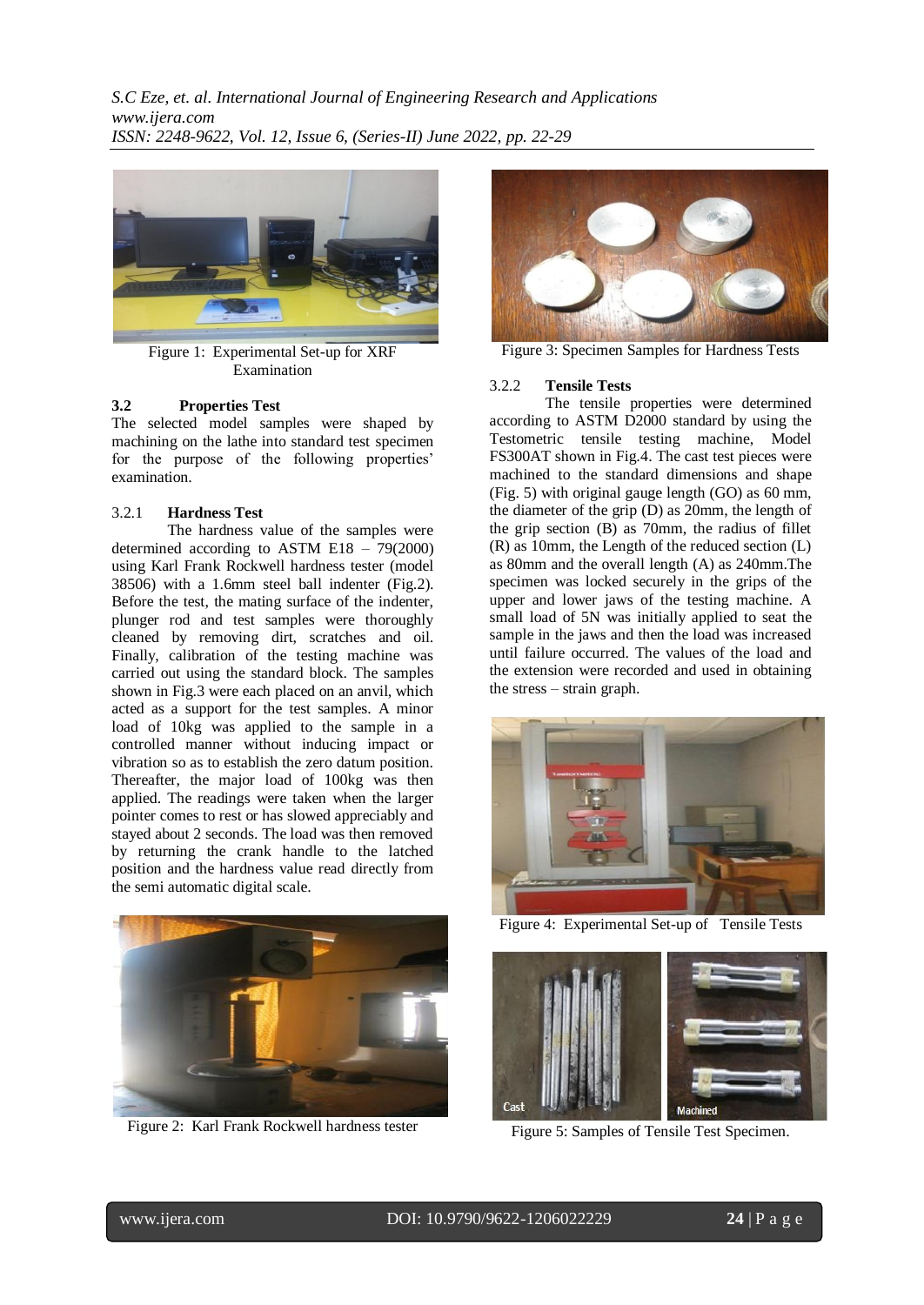### 3.2.3 **Impact Strength Test**

The impact test of the motorcycle engine block samples were conducted using a fully instrumented Avery Denison Notch Bar impact testing machine (Fig.6). A standard circular impact test sample specimen measuring 75 x 11.4mm Φ with a notch depth of 2 mm and a notch tip radius of 0.02mm at angle of  $45^{\circ}$  were used according to ASTM D, 2000 standard.



Figure 6: Experimental Set-up for Notch Impact Measurement

#### 3.2.4 **Thermal Conductivity Test**:

The test was carried out in accordance with the Lee's Disc Method as recommended by [15]. Solid circular material specimens of  $114\pm0.5$ mm diameter with a varying thickness dimensions  $(10 \pm 2 \text{ mm})$  were used (Fig.7).



Figure 7: Samples of Machined Thermal Conductivity Test Specimen

In the experiment, the specimen was placed between two metal discs (of the brass material) of same diameter in a steam chamber (Fig.8). A thermometer was inserted into the holes provided on the brass base and the brass disc respectively. Steam from the hot flask was passed through the cylindrical vessel until a steady state was reached. At the steady state, heat conducted through the specimen was equal to heat radiated from the Lee's discs The upper disc temperature  $T_2$ and the lower disc temperature  $T_1$  were recorded.



Figure 8: Experimental Set-up for Thermal Conductivity Test

The specimen was removed and the lower metal disc was allowed to heat up to the upper disc temperature  $T_2$ . Finally, the steam chamber and upper disc were removed and replaced by a disc made of a sample materialr. The metal disc was then allowed to cool through  $T_1 < T_2$  and toward room temperature  $T_0$ . The temperature of the metal disc was recorded as it cools so that a cooling curve can be plotted. Then the slope 'R' of the cooling curve was obtained from the plot. Temperature in the laboratory during the experiment was  $25^{\circ}$ C and did not vary for more than  $\pm 2^{\circ}$  C From this test, and using the expression of Eq.1, thermal conductivity values were evaluated

 $k = \frac{m}{\sqrt{n}}$  $A(T_2-T_1)$  - .….(1)

where  $k$  is the Coefficient of thermal conductivity of the sample, *A* is the area of the sample in contact with the metallic disc, **x** is the thickness of the sample,  $T_2$  **-**  $T_1$  is the temperature difference across the sample thickness, *m* is the mass of the brass disc, *c* is the heat capacity of the brass disc and *dT/dt* is the rate of cooling (*R*) of the brass disc at  $T<sub>2</sub>$ 

## 3.2.5 **Density**

The density value of each sample was obtained from a solid circular specimen machined from cast samples. Each specimen was machined to the dimensions of 114  $\pm$ 0.5 mm diameter by 10  $\pm$ 2 mm thickness and weighed on the digital weighing balance. The volume of the respective specimen was calculated. The basic method of determining the density of a specimen by measuring the mass and volume of the specimen was used. The density of the specimen was then estimated from the relationship given by the usual formula for density i.e Density = mass/volume  $(g/cm^3)$ 

## 3.2.6 **Corrosion Test**

The standard immersion corrosion test was used to investigate the weight loss and corrosion rates of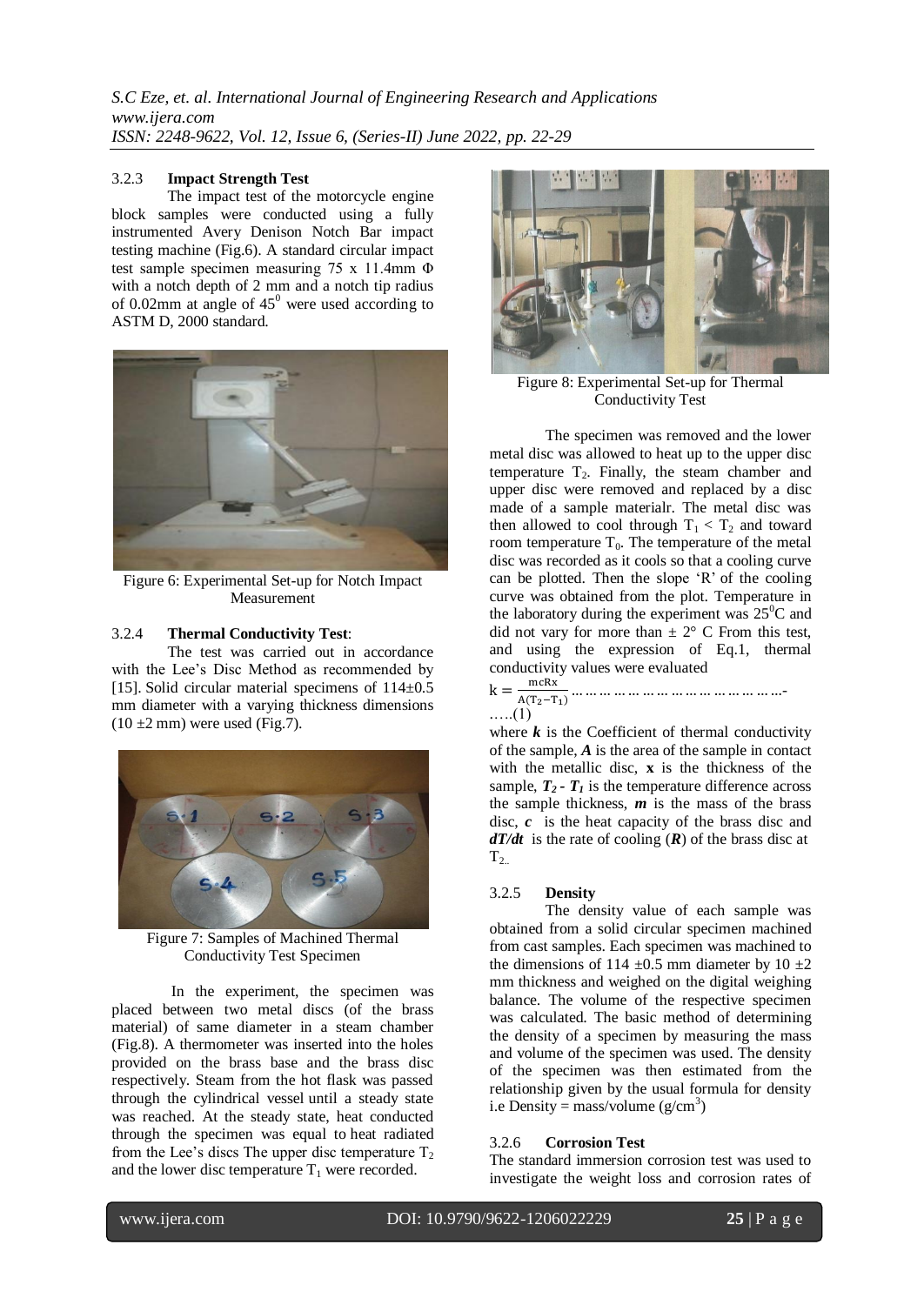the motorcycle engine block samples in stimulated sea water solution containing 3.5gm of NaCl in 100 mls of distilled water. Each cast sample was cut and machined to the dimensions of 10mm diameter by 15mm long corrosion coupons. The samples were polished using several grades of emery paper ranging from 240 to 600grit, rinsed in water and methanol, dried and then weighed using digital weighing balance. A total of twenty (20) coupons were produced, four (4) for each sample. The coupons were suspended in the simulated seawater by means of thread as shown in Fig. 9 The weight loss was determined by finding the difference between the initial weight of the coupon and the final weight after twenty (20) days from the relationship ;  $W = W_0 - W_f$  where *W* is the weight loss after 20 days,  $W_0$  is the initial weight and  $W_f$  is the final weight after 20 days. The standard expression for measurement of corrosion rate in Mils per Year (MPY) was used and which is given as *MPY = 534W/DAT.* Where *W* is the weight loss in (mg), *D* is the density of the material in  $(g/cm<sup>3</sup>)$ , *T* is the time of exposure in hours and *A* is the area in  $(in^2)$ .



Figure 9: Experimental Set-up for Corrosion Measurement

#### IV. **RESULTS AND ANALYSIS** 4.1 **Chemical Composition**

The result of the elemental examination of the samples of motorcycle engine blocks is represented in Table 2. The XRF investigation revealed that Aluminum (AL), Silicon (Si), Copper (Cu) and Magnesium (Mg) were the dominant elements.

| Samples | Mg    | Ш      |        | в     | a     | Ma    | F.    | ۵ı    | Zn    | Odwrs | Total  | <b>SIMP</b> |
|---------|-------|--------|--------|-------|-------|-------|-------|-------|-------|-------|--------|-------------|
| s,      | 0.866 | 75,455 | 20.103 | 0.278 | 0.129 | 0.143 | 0.623 | 1.577 | 0.613 | 0.211 | 99.998 | 23.21       |
| s,      | 0.493 | 78.094 | 16.515 | 0.912 | 0.081 | 0.141 | 1.147 | 1.565 | 0.815 | 0.235 | 99.998 | 33.50       |
| s,      | 1.050 | 82.211 | 13.331 | 0.111 | 0.032 | 0.282 | 0.875 | 1,401 | 0.609 | 0.097 | 99.999 | 12.70       |
| s,      | 0.599 | 84.955 | 10.999 | 0.174 | 0.016 | 0.154 | 0.903 | 1.357 | 0.654 | 0.188 | 99.999 | 18.36       |
| s,      | 0.664 | 84.019 | 11.522 | 0.162 | 0.073 | 0.221 | 1.107 | 1.520 | 0.532 | 0.360 | 99.997 | 17.35       |

Table 2: Composition of Engine Block Samples

## 4.2 **Property Test Results**

The results of the standard tests on samples specimen are presented here as Fig.10 for hardness, yield strength, modulus of elasticity, thermal conductivity, impact strength, density and corrosion rate





#### **4.3 Evaluation of Engine Block Samples**

List of properties required in this valuation process are hardness (H) in HRB, yield strength (YS) and modulus of elasticity (ME) in  $N/mm^2$ , thermal conductivity  $(TC)$  in W/m.<sup>o</sup>C, impact energy (IE) in Joules, density (D) in  $Kg/m<sup>3</sup>$  and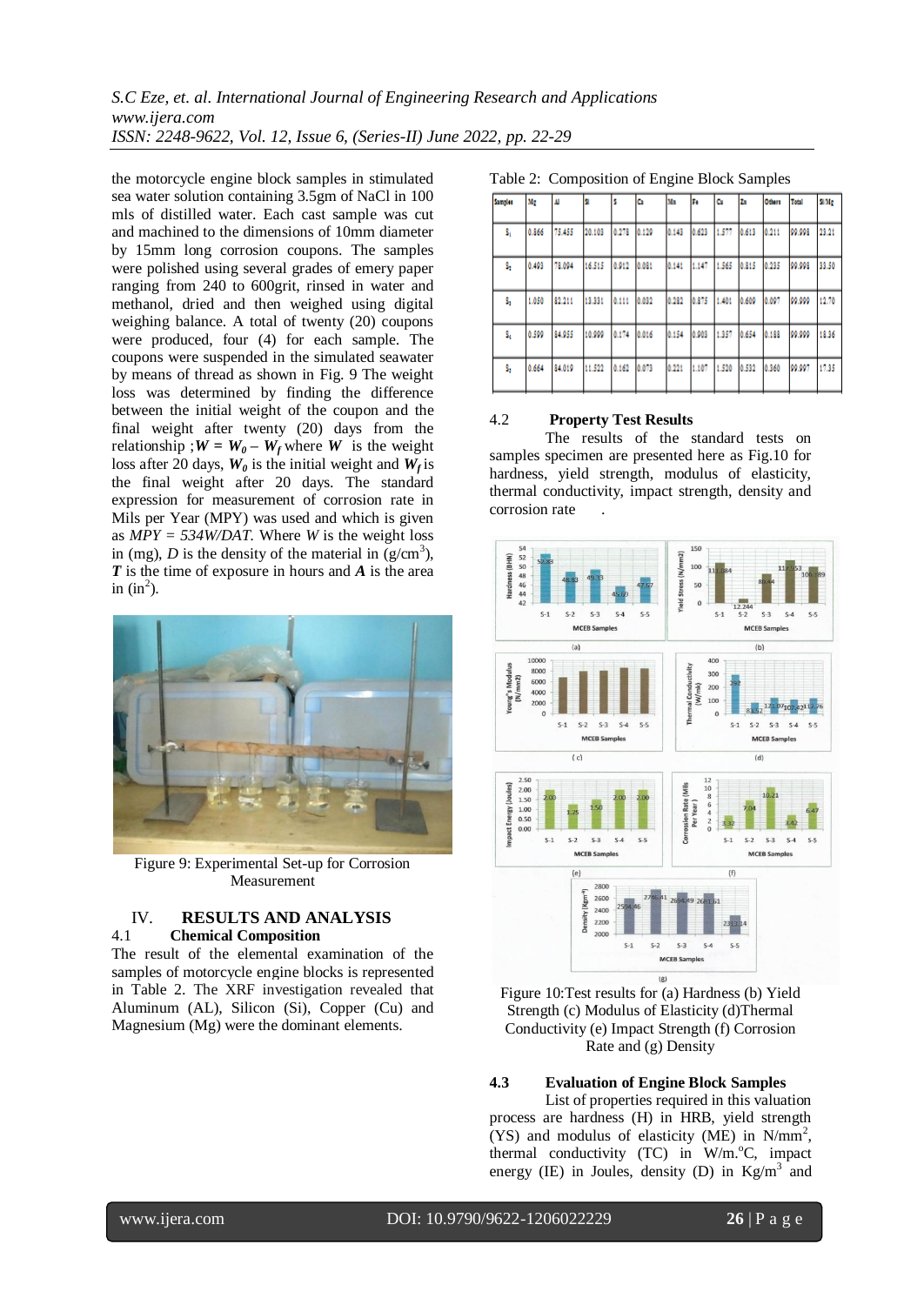corrosion rates (CR) in MPY. The quantitative values of these parameters are presented in Table 3 while the scaled values obtained using the Weighted Property Method (WPM) with Modified Digital Logic (MDL) approaches are presented in Table 4.

Table **3**: Quantitative Data for Engine Block Samples

| <b>MCEB</b>    | Response (Properties) |         |                 |        |    |              |          |  |  |  |  |  |  |
|----------------|-----------------------|---------|-----------------|--------|----|--------------|----------|--|--|--|--|--|--|
| <b>Samples</b> | Н                     | ΥS      | ME              | тс     | IE | D            | CR       |  |  |  |  |  |  |
| s,             | 52.83                 | 111.084 | 6771.672 292.00 |        |    | 2.00 2594.46 | $-3.32$  |  |  |  |  |  |  |
| s,             | 48.83                 | 12.044  | 7933.235        | 90.34  |    | 1.25 2746.41 | $-7.04$  |  |  |  |  |  |  |
| s,             | 49.33                 | 80.440  | 8075.532        | 126.40 |    | 1.50 2694.49 | $-10.21$ |  |  |  |  |  |  |
| s,             | 45.67                 | 117.953 | 8418.105        | 88.35  |    | 2.00 2681.61 | $-3.42$  |  |  |  |  |  |  |
| s,             | 47.67                 | 100.189 | 8468.952 119.72 |        |    | 2.00 2313.14 | 6.47     |  |  |  |  |  |  |

Table 4: Scaled Property of Motorcycle Engine Block Samples

| <b>MCEB</b>    | Scaled Properties $(\beta)$ |             |        |        |        |        |        |  |  |  |  |  |  |  |
|----------------|-----------------------------|-------------|--------|--------|--------|--------|--------|--|--|--|--|--|--|--|
| <b>Samples</b> | н                           | ΥS          | ME     | ТC     | IE     | D      | CR     |  |  |  |  |  |  |  |
| s,             | 100.00                      | - 94.18     | 79.96  | 100.00 | 100.00 | 89.16  | 100.00 |  |  |  |  |  |  |  |
| s,             | 92.43                       | 10.21       | 93.67  | 30.94  | 62.50  | 84.22  | 47.16  |  |  |  |  |  |  |  |
| s,             |                             | 93.38 68.20 | 95.36  | 45.29  | 75.00  | 85.85  | 32.52  |  |  |  |  |  |  |  |
| s,             | 86.45                       | 100.00      | 99.40  | 30.25  | 100.00 | 86.26  | 97.08  |  |  |  |  |  |  |  |
| s,             | 90.23                       | \$4.94      | 100.00 | 41.00  | 100.00 | 100.00 | 51.31  |  |  |  |  |  |  |  |

The decision yield for the sampled motorcycle engine blocks is shown as Table 5 and the weighing factors were calculated by dividing the number of positive decisions given to each property by the total number of decisions. The resulting weighting factors and performance index evaluation are given in Table 6 and 7 respectively. Shown in Fig.11 are plots of the performance ratings of the sample motorcycle engine block models.

Table 5: Application of Digital Logic (DL) in the Evaluation of MCEB Samples

|                | <b>PROPERTY</b>          |              |                |                |              |              |              |                |              |                |    | POSSIBLE NUMBER OF DECISION |              |              |              |    |              |              |              |              |              |              |
|----------------|--------------------------|--------------|----------------|----------------|--------------|--------------|--------------|----------------|--------------|----------------|----|-----------------------------|--------------|--------------|--------------|----|--------------|--------------|--------------|--------------|--------------|--------------|
|                |                          | $\mathbf{1}$ | $\overline{2}$ | $\overline{3}$ | 4            | 5            | 6            | $\overline{7}$ | 8            | $\overline{9}$ | 10 | 11                          | 12           | 13           | 14           | 15 | 16           | 17           | 18           | 19           | 20           | 21           |
| $P_1$          | Hardness                 | $\mathbf{1}$ | $\mathbf{1}$   | $\mathbf{1}$   | $\mathbf{1}$ | $\mathbf{1}$ | $\mathbf{1}$ |                |              |                |    |                             |              |              |              |    |              |              |              |              |              |              |
| P <sub>2</sub> | Yield<br>strength        | $\mathbf{0}$ |                |                |              |              |              | $\mathbf{1}$   | $\mathbf{0}$ | $\mathbf{0}$   | 1  | 1                           |              |              |              |    |              |              |              |              |              |              |
| P <sub>3</sub> | Modulus of<br>Elasticity |              | 0-             |                |              |              |              | $\mathbf{0}$   |              |                |    |                             | $\mathbf{0}$ | 1            | $\mathbf{0}$ | 1  |              |              |              |              |              |              |
| $P_4$          | Thermal<br>Conductivity  |              |                | $\overline{0}$ |              |              |              |                | $\mathbf{1}$ |                |    |                             | $\mathbf{1}$ |              |              |    | $\mathbf{1}$ | 1            | 1            |              |              |              |
| P <sub>s</sub> | Impact<br>Energy         |              |                |                | $\mathbf{0}$ |              |              |                |              | $\mathbf{1}$   |    |                             |              | $\mathbf{0}$ |              |    | $\mathbf{0}$ |              |              | 1            | $\mathbf{1}$ |              |
| $P_6$          | Density                  |              |                |                |              | $\mathbf{0}$ |              |                |              |                | 0  |                             |              |              | 1            |    |              | $\mathbf{0}$ |              | $\mathbf{0}$ |              | 0            |
| $P_7$          | Corrosion<br>Rate        |              |                |                |              |              | $\mathbf{0}$ |                |              |                |    | 0                           |              |              |              | 0  |              |              | $\mathbf{0}$ |              | 0            | $\mathbf{1}$ |

Table 6: Weighting factors for Properties

| Property              | Positive decisions   Weighting factor $(\alpha)$ |
|-----------------------|--------------------------------------------------|
| <b>Hardness</b>       | 0.28                                             |
| Yield strength        | 0.14                                             |
| Modulus of Elasticity | 0.10                                             |
| Thermal Conductivity  | 0.24                                             |
| <b>Impact Energy</b>  | 0.14                                             |
| Density               | 0.05                                             |
| Corrosion Rate        | 0.05                                             |
| <b>Total</b>          |                                                  |

Table 7: Evaluation of Performance Index

| <b>MCEB</b>    | Performance Index (PI) of Properties | $\overline{\mathbf{H}(\gamma)}$ | Rank      |       |             |       |         |               |    |
|----------------|--------------------------------------|---------------------------------|-----------|-------|-------------|-------|---------|---------------|----|
| <b>Samples</b> | н                                    | νs                              | <b>ME</b> | TC    | IE          |       | $_{CR}$ | $\Sigma$ (aß) |    |
| $\mathbf{s}_i$ | 28.00                                | 13.19                           | 8.00      | 24.00 | 14.00       | 44.58 | 50.00   | 181.77        |    |
| $\mathtt{S}_2$ | 25.88                                | 1.43                            | 9.37      | 7.43  | 8.75        | 44.11 | 23.58   | 119.89        |    |
| $S_3$          | 26.15                                | 9.55                            | 9.54      | 10.87 | 10.50 42.93 |       | 16.26   | 124.31        |    |
| $S_4$          | 24.21                                | 14.00                           | 9.94      | 7.8   | 14.00       | 43.13 | 48.54   | 161.25        | 12 |
| s,             | 25.26                                | 11.89                           | 0.00      | 9.84  | 14.00       | 50.00 | 25.66   | 146.65        | 13 |



Models

## **V. DISCUSSION:**

The result of XRF investigation into the motorcycle aluminum engine block samples revealed that Aluminum (AL), Silicon (Si), Copper (Cu) Iron (Fe), Zinc (Zn) and Magnesium (Mg) were the dominant elements. Therefore, consistent with the works of [7], these alloys can be classified as Al-Si alloys. The compositions also revealed that these samples, similar to the 6xxx series aluminum alloys are characterized by their main alloying elements, Si and Mg. The alloys vary not only in their Si/Mg ratio but also differ in their transition element additions such as Cu, Mn, Fe and V [Ramona,](https://www.ncbi.nlm.nih.gov/pubmed/?term=Prillhofer%20R%5BAuthor%5D&cauthor=true&cauthor_uid=28788119)*et al*.[16] The samples studied are so composed and exhibit different Si/Mg ratios of 23.21, 33.50, 12.70, 18.36 and 17.35 respectively and also different Si values similar to the series. The presence of Mg is associated with enhancing the tensile properties of Al-Si alloys at elevated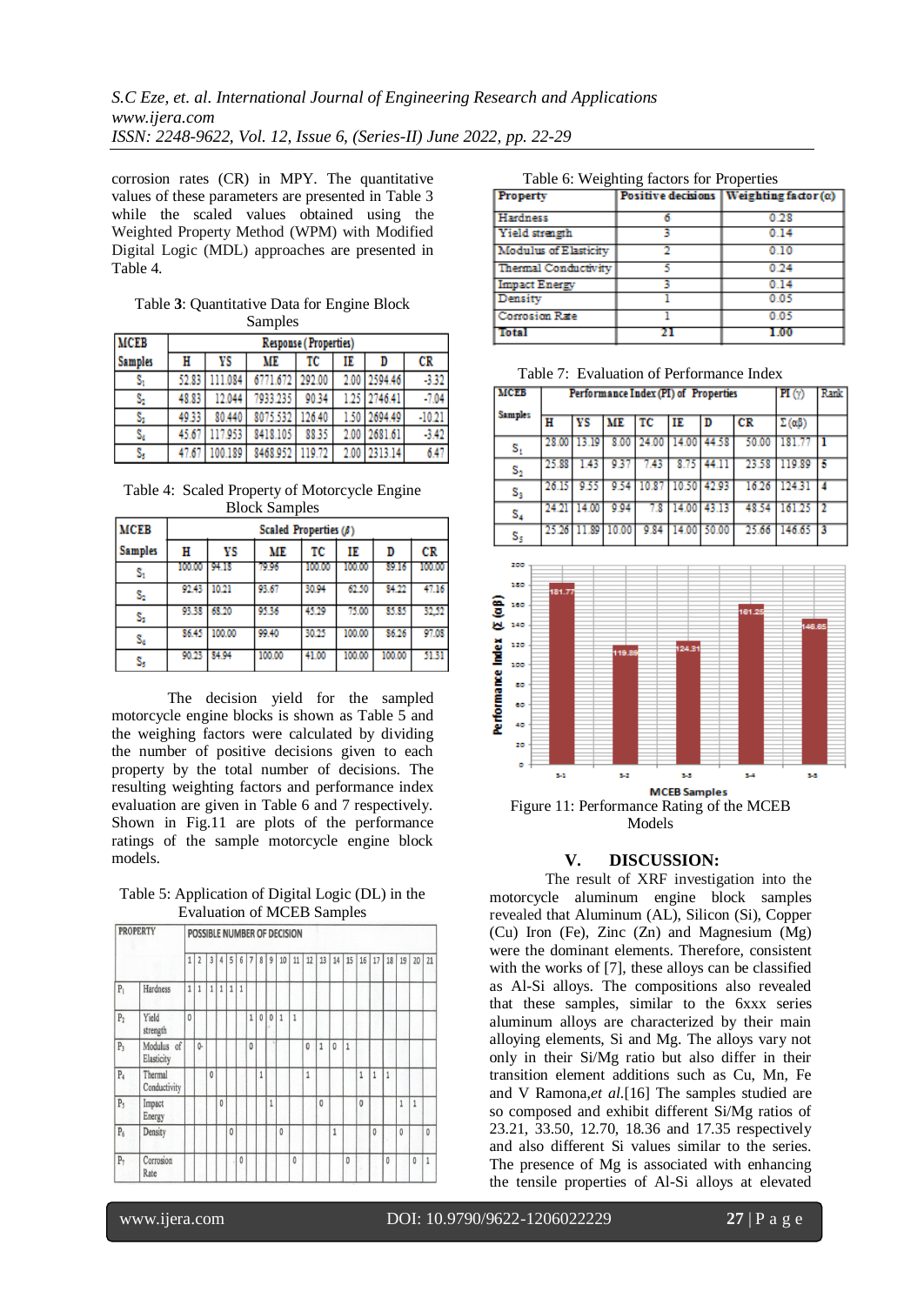temperature (up to 200 ºC). Mg also enhances creep resistance and decreases the rate of strength loss at high temperature in the alloys Zamani, [17] and Stadler, *et al* [18]. Another important feature of the compositions is the level of copper, iron and manganese contents. Some reviewed works [17, 18] showed that Cu addition was found to increase the strength at elevated temperatures (up to 200 ºC) and to improve creep resistance of Al-Si alloys. Iron is one of the most common tramp elements contained in aluminum processed from bauxite, and commercial Al alloys produced through iron-based tools and equipment. Recycling also increases the iron levels in these alloys through accumulation. Zhang *et al* [19]. Its presence therefore endangers the possible formation of inter-metallic compounds like  $Fe<sub>3</sub>SiAl<sub>12</sub>$  and  $Fe<sub>2</sub>Si<sub>2</sub>Al<sub>9</sub>$ . Therefore, the adequate presence of manganese (Mn) as the commonly used alloying addition to neutralize the effect of Fe is most welcome.

From Table 7, it can be observed that the ranking of the performance index (PI) gave the motorcycle engine block Sample-1 (representing Piaggio, VA46 engine block model) the most desirable attributes and showed a well-weighted property profile for use as a motorcycle engine block. This model exhibited excellent hardness, good thermal conductivity, high impact strength, the lowest density and corrosion rate values. The improvement in the investigated properties of this sample relative to other samples can be traced to its elemental composition and hyper-eutectic (20 wt.% Si) nature of the alloy. Silicon is generally known as the next hardest material after diamond. In hypereutectic alloy with silicon above 12% concentration, silicon will not dissolve but rather precipitate out in crystal form. Therefore, the additional silicon concentration gives the hypereutectic Al-Si alloy adequate hardness for use as a cylinder block material. Lenny (Jnr.)[20]. This sample also has relatively, the highest presence of Cu at 1.577wt. %. Sample-2 has relatively high level of Fe (1.147 wt.%) in its composition and subsequently, the worst Mn/Fe ratio of approximately 1:8 which impacted negatively on the corrosion rate and density values. The sample also had a very high and unacceptable magnesiumsilicon ratio of 33.5:1 which denied it the required yield and impact strengths.

Sample-3 had a hyper-eutectic composition of 13.33 wt. % of Si. It had the lowest Si/Mg and Mn/Fe ratios of approximately 12.7 and 3 respectively. The good corrosion resistance of this sample in comparison with others can be related to their low Si/Mg ratio, which goes hand in hand with a low amount of Si in excess.

Samples-4 had a hypo-eutectic alloy composition with a relatively lower hardness and thermal conductivity values. However, it had excellent yield strength, elasticity and impact energy values. These factor combinations made it an outstanding material for engine block fabrication.

Samples-5 was another hypo-eutectic alloy material. It had the Si/Mg and Mn/Fe ratios of approximately 17.35 and 5 respectively. Even with a relative lower hardness and thermal conductivity values it displayed outstanding yield strength, elasticity and impact energy values. For the capacity category, it was an excellent light weight material for engine block manufacture. It can be observed that samples 4 and 5 also belonged to the A356 group of hypoeutectic Al-Si alloys that had a wide field of applications in the automotive and avionics industries. Castings made of A356 exhibit many benefits such as wear and corrosion resistance, hot tearing resistance, good weldability and high strength to weight ratio [19].The results also revealed that all samples had a net weight gain with outstanding corrosion resistance. This made them suitable for marine and salty- water environment applications

# VI. **CONCLUSIONS AND RECOMMENDATIONS**

The study established that the materials used in the production of these motorcycle aluminum engine block models were Al-Si alloys that fell within the hypo-eutectic, eutectic and hyper-eutectic categorizations. It therefore concludes that Al-Si alloys are suitable materials for use in motorcycle engine block manufacture subject to performance requirements and manufacturability issues.

Tests results obtained here were conducted on un-tempered sample specimen. Usually, manufactured parts used in automotive industry are subjected to solution and temper heat treatment depending on the functional requirements. A typical heat treatment applied to sand and gravity die-cast Al-Si alloys is the T6 heat treatment–agehardening. It is therefore expected that the mechanical properties of these alloys would be further enhanced if heat treated.

## **REFERENCES**

[1]. [National Highway Traffic Safety](https://www.law.cornell.edu/cfr/text/49/chapter-V)  [Administration \(NHTSA\).,Federal Motor](https://www.law.cornell.edu/cfr/text/49/chapter-V)  [Vehicle Safety Standards](https://www.law.cornell.edu/cfr/text/49/chapter-V) by Department of [Transportation,](https://www.law.cornell.edu/cfr/text/49/chapter-V) Sub-part A, [Section 571.3](S)  definitions 1970, [https://www.law.cornell.edu/cfr/text/49/571.](https://www.law.cornell.edu/cfr/text/49/571.3) [3](https://www.law.cornell.edu/cfr/text/49/571.3)